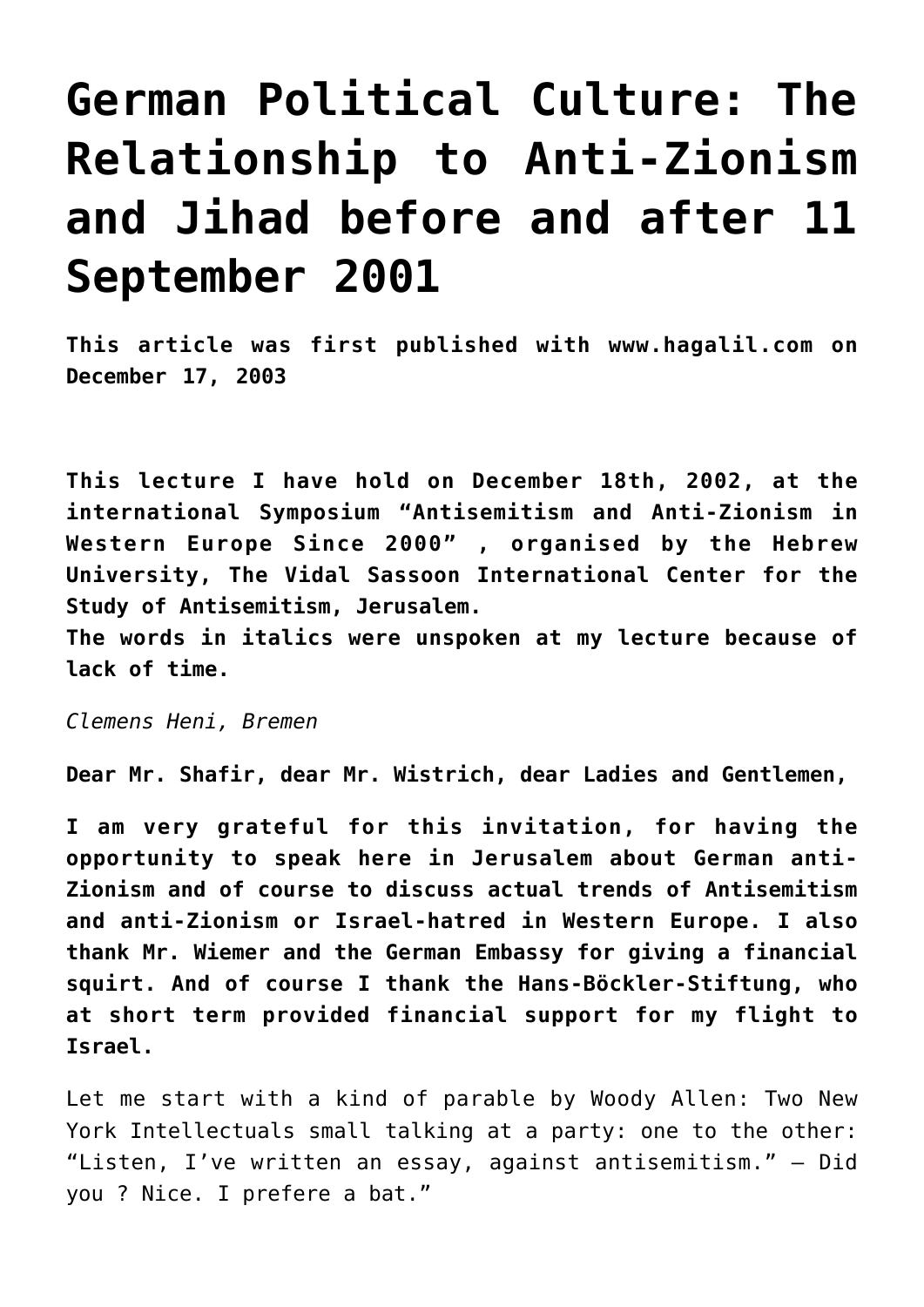My report handles with three aspects:

**1) political culture as a concept – anti-Zionism, projection and refusal of holocaust memory in Germany**

**2) the change of political culture in Germany since 2000 focussing on Israel: results of media research 3) How do the Children and Grandchildren of Germans Willing Executioners deal with anti-Zionism and Jihad ?**

Analyzing political culture is one possible way to approach German society and at the same time single out German specifics of antisemitic impact. Firstly I would like to shortly introduce to you a concept of political science to analyse political culture, in order to operationalize it in a next stept with empirical material on anti-Zionism in Germany.

According to the political scientist Karl Rohe Political Culture should for a better understandig distinguished into "political social culture" and "political culture of interpretation". Whereas "political social culture" consists of common "self-evidence, the "political culture of interpretation" points out the manifest sphere of political culture." (**[1](http://hagalil.com/antisemitismus/deutschland/heni.htm#%281%29)**)

*"From a conceptual point of view the difference between political culture of interpretation and political social culture is merely, that the political designs of the latter*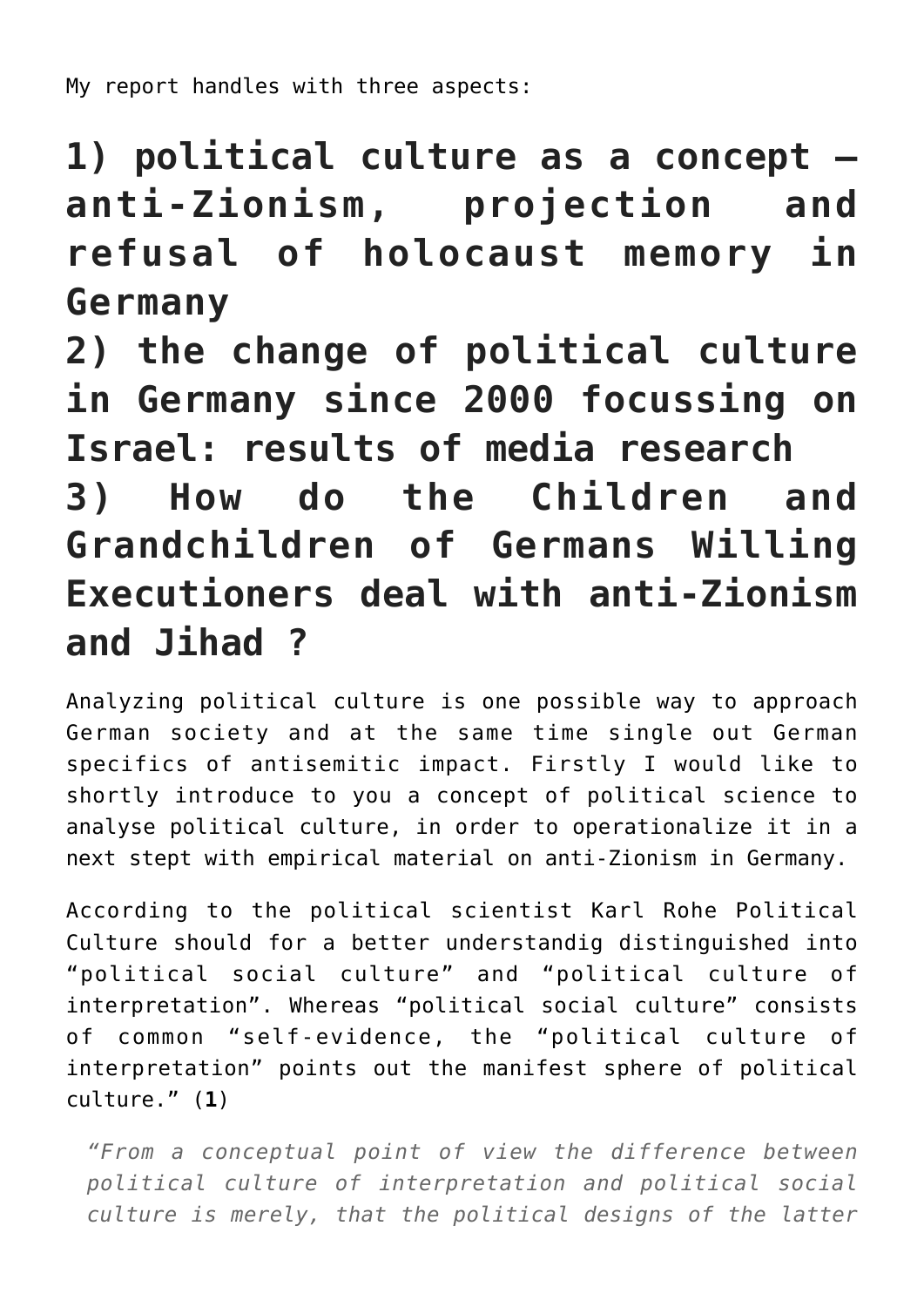*have already crystallized into mentalities (…), whereas in the case of culture of interpretation they either are still placed in the folder of the political designer or are being handed to-and-fro between cultural and political system."*

By applying this analytical pattern, I would state, that since a certain time anti-Zionism is beeing shoved to-and-fro between cultural and political system. Public opinion, media reports and street demonstrations increasingly affect the federal government and the political system, while statements of prominent representatives of society or even the political class retroacitvely influence the climate in Germany. This interaction is all the stronger, as the government comes from the left and has closer relations to non-parliament movements or union activists than right wingers usually have. This might seem paradox and astonishing just at first sight – a closer view however reveals a specific German phenomenon.

Particularly and maybe even only under the auspices of a redgreen government it was it possible to let resentments against the USA and Israel come to surface, which had to be sublimated in a different way under a conservative government. This unselfconsciousness might not accidently be an emanation of a .left' government. Social-Democrats (SPD) and the Greens consider themselves immune to German National Socialism. From their point of view antisemitism is a problem exclusively for Conservatives – refusal of Holocaust memory and projection of German guilt on to Israel's existence or politics – are all phenomena which they would never think of arising from leftwingers.

The invitation of the prominent author and antisemite Walser by the Federal Chancellor Schröder at the 8th of May 2002 was a sign. He suggests to forget the Jewish victims of the Shoah. Germany has become nowadays a state like any other, he declares. Exactly this attempt to forget the Jewish victims was defined as "secondary antisemitism" by the Critical Theory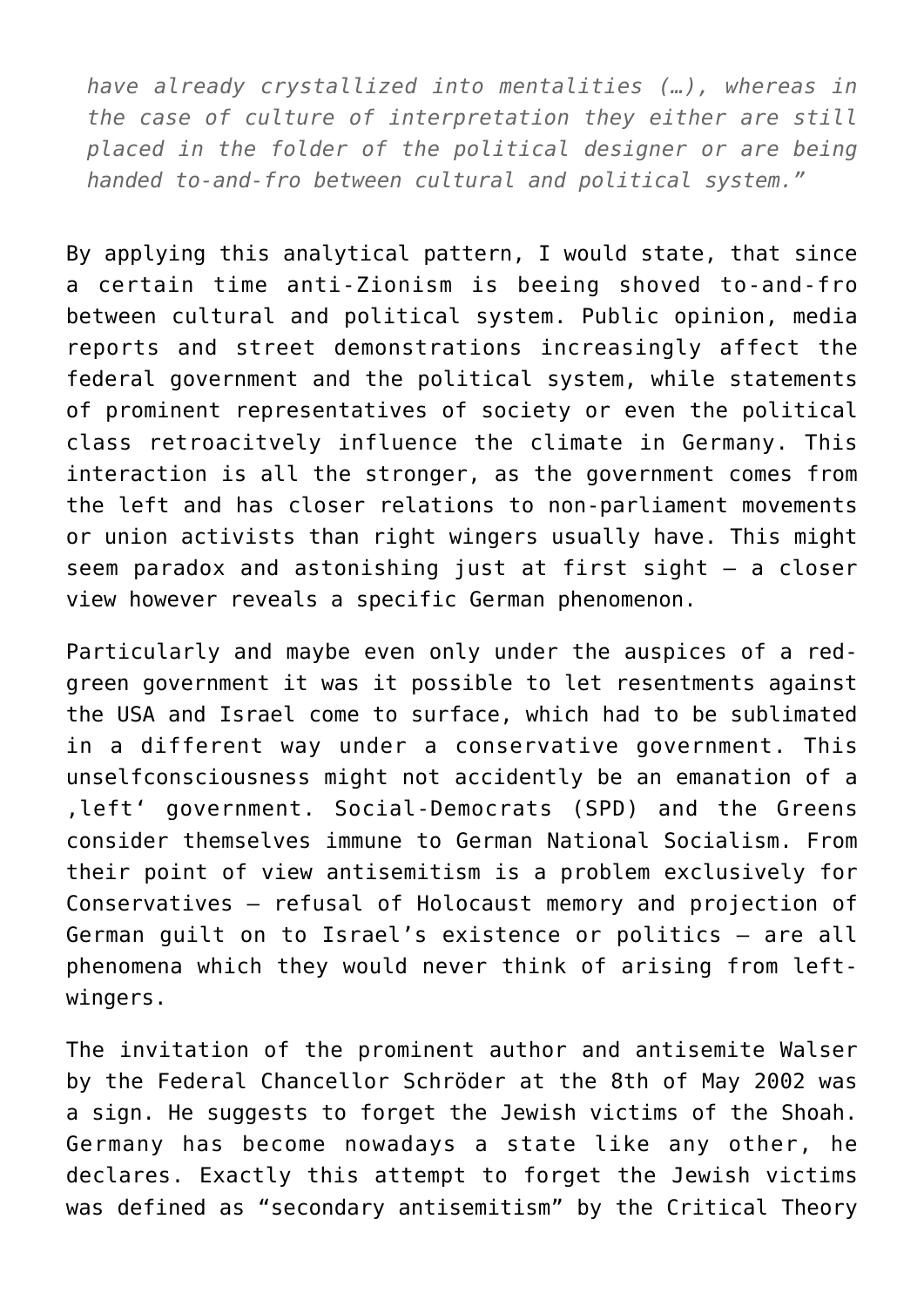of Adorno and Horkheimer, the term itself was invented by their co-worker Peter Schönbach 40 years ago (**[2](http://hagalil.com/antisemitismus/deutschland/heni.htm#%282%29)**). Built upon this social political foundation the anti-Zionist attack against Israel is not in far distance. Refused German guilt is being projected on to the Jews becoming perpetrators now, symbolized in the State of Israel. The first to introduce and to advocate the most sharply this perception of Jews as perpetrators was the radical German left in 1967. Increasingly the pattern expanded within German society as a whole – not to mention GDR-anti-Zionism.

This psychological reaction is very important in order to understand what happens in Germany. Germans do not want to talk any more about Treblinka and Sobibor. Now they are looking for Auschwitz elsewhere: in Yugoslavia, in Israel or as an aspect of modernity in general, as stated by several philosophers and social scientists – following the so called post-structural theories of Michel Foucault or even the Nazi-Philosopher Martin Heidegger for example. This emanation of Holocaust relativization instead of it's denial has become an accepted history narration, not only of course, but especially in Germany.

- Thus my conclusion at this point: "The German way"(Schröder), anti-Americanism and antiimperialistic tradition/positions of the SPD (unionism, the social movement attac) amalgamate with strong anti-zionist groups of the Greens/the New Left in general and are establishing new forms of antisemitism and anti-Zionism with good feelings for the creators, because they are 'left'.
- The political culture in Germany has dramatically changed during the last four years. Antisemitism has arrived in midst of German society expressis verbis, whereas formerly it was uttered hidden behind the hand. As the former Press Councelor of Israels Embassy in Germany, Yossef Levy told me some months ago, he cannot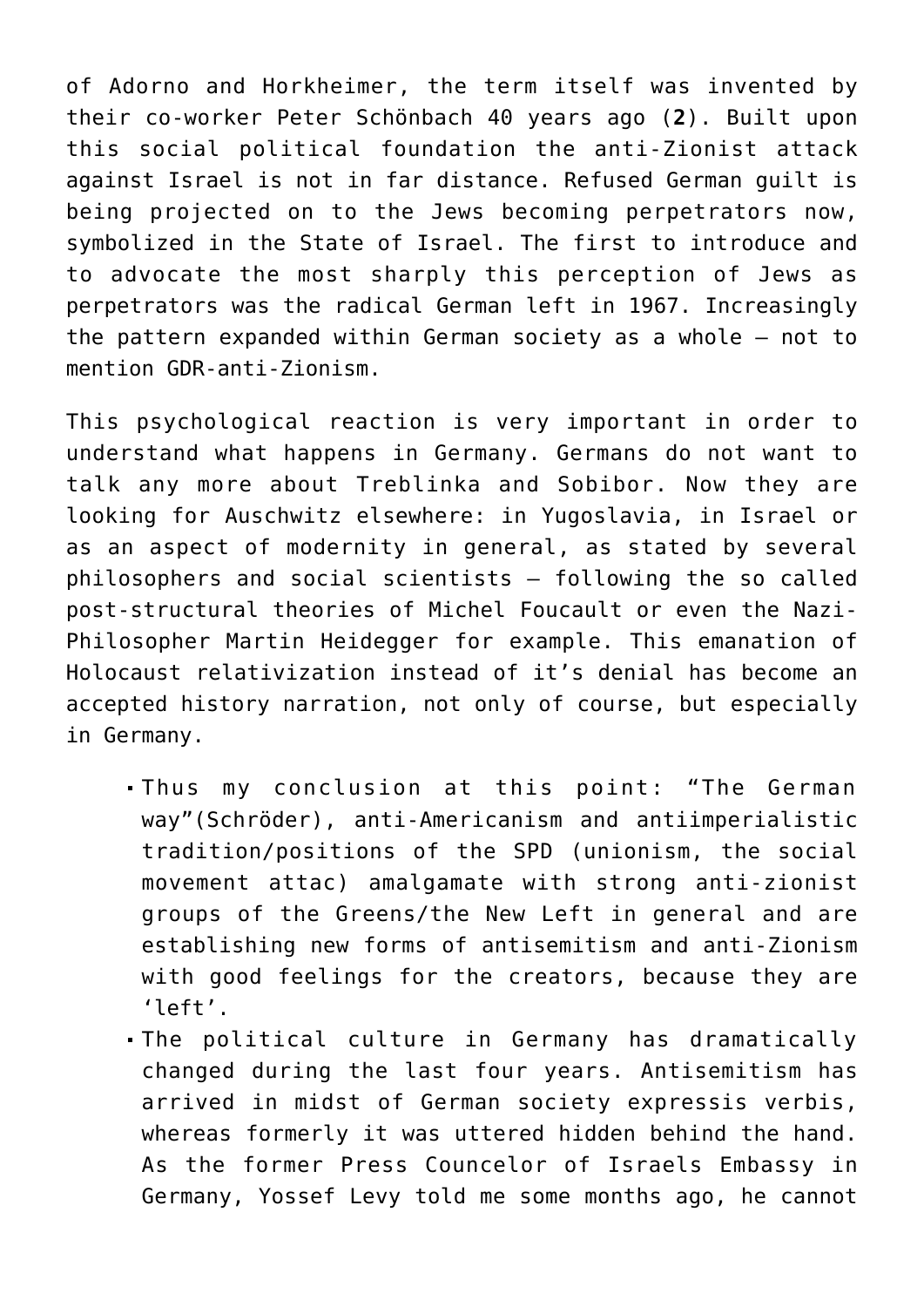understand the change since the celebration of Israels 40th anniversary, which has been held in Berlin with a large fancy cake, up to today. Nowadays he feels Israelhatred all over the streets and media in Germany. It just dashes you to the ground.

**2) Let me now give you some hard facts about Israel coverage in the German press and especially TV to be followed by examples of a specific german anti-Zionism, which might illustrate the way people in Germany think about Israel and German history.**

Reports on the second Intifada since end of September 2000 are clearly drawing a negative picture of Israel. Israel is perceived as a cruel state, with tanks acting against stone throwing children on German TV-Screens. Israel is the perpetrator, the Palestinians are victims. The image of the jewish children murderer, an antisemitic item of the christia middle ages, as you know, was held up several times at demonstrations since 2002 until today.

Those antisemitic stereotypes have never been broadly discussed and rejected in Germany. Some people made a graffity on a synagogue in Berlin: "Israel kills children". There you can see the direct line from antisemitism to anti-Zionism and vice versa. *This visualised anti-israelian view is accompanied by verbal pictures with a clear antisemitic connotation. The characterization of Premier minister Sharon as a "bulldozer" represents one semantic devaluation by german newspaper*. This is just one result of a qualitative study carried out by an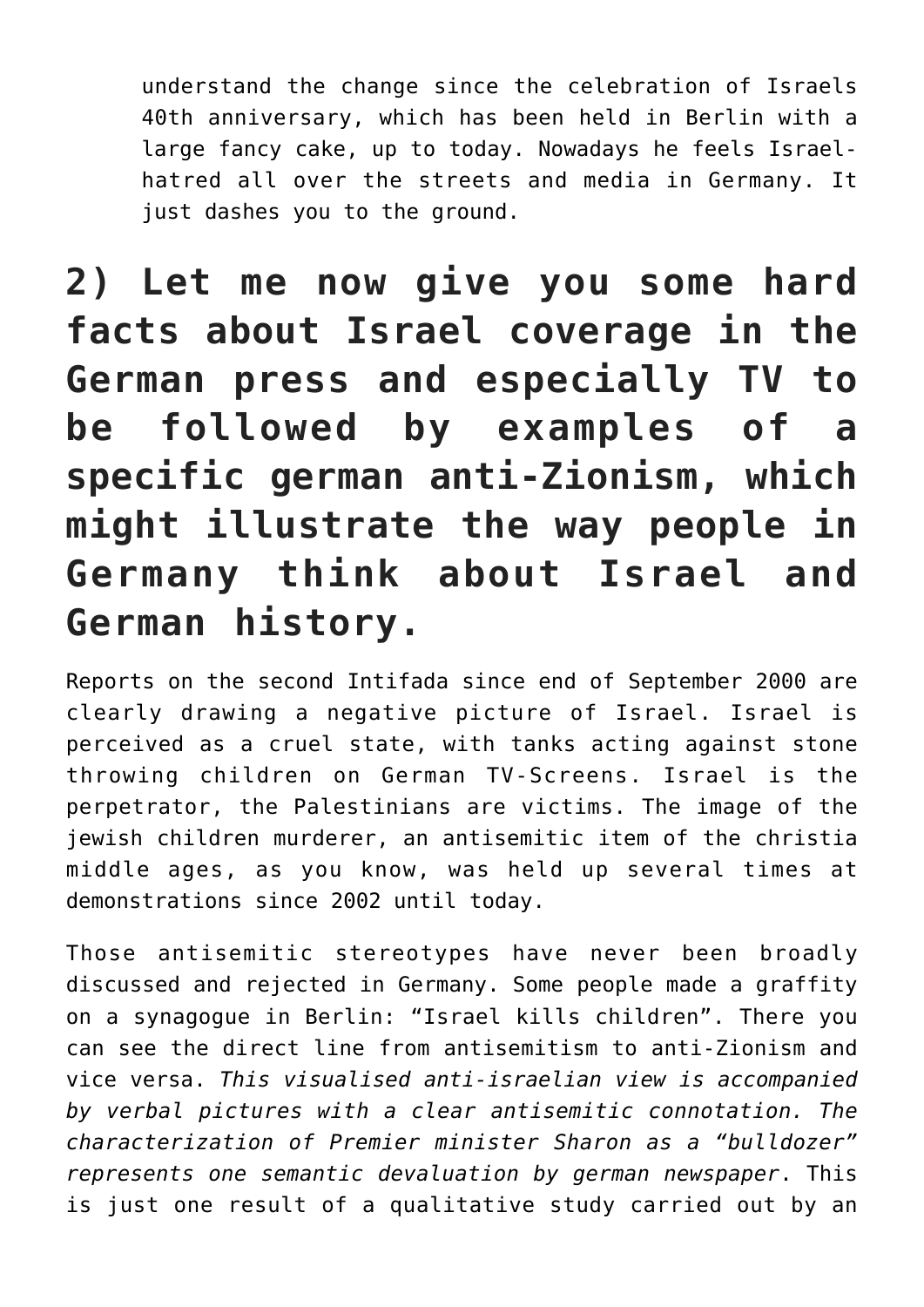institute in Duisburg, examining the essential newspapers and journals in Germany (FAZ, FR, SZ, Tagesspiegel, taz (**[3](http://hagalil.com/antisemitismus/deutschland/heni.htm#%283%29)**), Welt und Spiegel). *Besides the already mentioned labeling of Ariel Scharon as a killing machine, which might be a synonyme for "bulldozer" – the study dealt with four central events:* the visit of the temple mount in Jerusalem by Sharon, the death of the palestinian child Mohammed al-Dura (see the screening of Esther Schapiras film this evening!), the lynch murder of two israelian soldiers in Ramallah by Palestinians, and a suicide bombing in Tel Aviv first of June 2001. Along with these events the image of Israel was examined (**[4](http://hagalil.com/antisemitismus/deutschland/heni.htm#%284%29)**). A similar picture provides a study of the University of Zurich, Switzerland, especially dealing with the ultimate status of Israel as perpretator (**[5](http://hagalil.com/antisemitismus/deutschland/heni.htm#%285%29)**).

*I would like to point out one aspect: suicide bombings are beeing regretted by germans as actions of desperate Palestinians, who actually want the best, but whose methods are a bit rude. In Germany almost nobody mentions the aim of suicide bombings: killing as many jews as possible, destabilizing Israel and, refering to an old PFLP (Palestinian Front to Liberate Palestine) strategy of the 70s, killing Jews in times of israelian-palestinian approaches. Nobody talks about the antisemitic impact of Hamas, Hizbollah, Islamic Jihad or the PLO in general. Not a word about egyptian all-day antisemitism; the only documentation originate from very few left-wingers, the jewish german community and the Israel Embassy.*

Medien Tenor, which is associated with israel media watch, has examined TV reports on Israel before and after the World Trade Center massmurdering in New York. This study is first of it's kind in the world (**[6](http://hagalil.com/antisemitismus/deutschland/heni.htm#%286%29)**). They covered the evening news of the German TV channels ZDF, ARD, RTL, Sat 1 and Pro 7. (other countries, Britain, USA, South Africa and the Czech Republikc were also examined). *"A uniform method was used in all countries, providing for the first time a comparable database*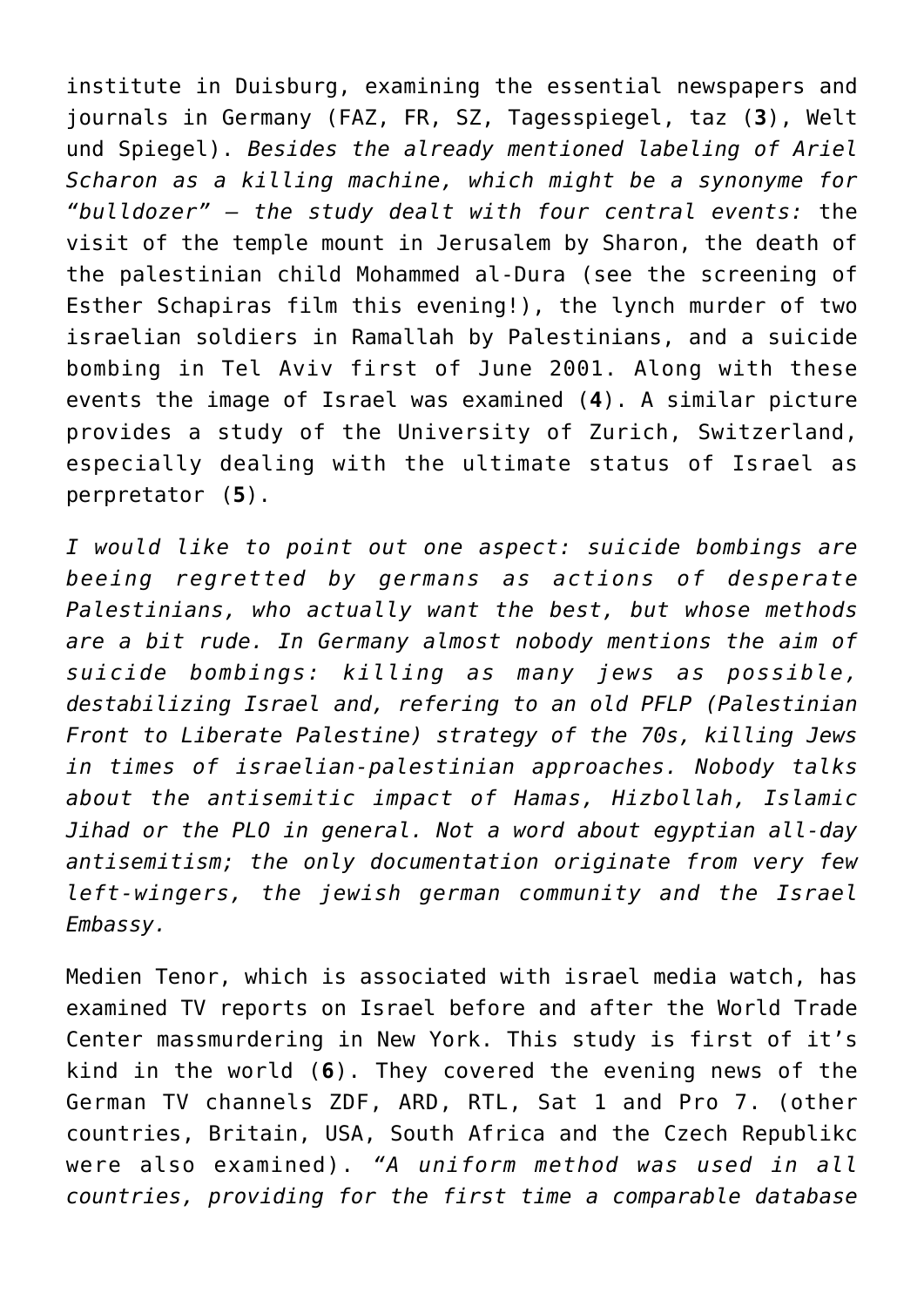*for objective media review in different countries. supplying TV coverage to a population of almost 500 Million people. The sudy covers quantitative aspects, topics covered and qualitative diagnosis."* (**[7](http://hagalil.com/antisemitismus/deutschland/heni.htm#%287%29)**)

Result: Israel's importance in German TV coverage has dramatically decreased after 9 11 2001. *Within the Middle East coverage there have been some 80 % of the reports about Israel compared to the Palestinian Authority before WTC. Whereas from Sept. 2001 to March 2002 the percentage is only 37 %. Even more striking is the dominance of the topic 'Terror' within Israel coverage. While terror represented some 49 % of all informations about Israel broadcasted in German TV from September 2000 to August 2001, the other parts being Politics, international affairs, Religion and culture, the percentage of the topic Terror has increased up to 89 % from October 2001 to March 2002.*

*Even worse is the characteriziation of Israel in German Media. Already before the WTC murdering by islamic jhads, the image was rather negative, in detail: 25% negative reports, 72% neutral reports and only some 3% positive representations. After WTC the reception of Israel has enormiously deteriorated: more than 45% of the news have a clear negative pitch, 49% are neutral and just a few more than before, mere 5,5% report in a positive manner about Israel. In contrast the negative Image of the PA has even decreased after 9 11 2001, from 45 to some 25 %, while Israel is considered more negative im comparision with the PA after WTC (negative Image of Israel is 40 % after WTC). It appears very significant to me, that the antisemitic impact of suicide bombing as well as islamistic antisemitism are being denied by significant parts of German society. Along with this phenomenon comes a partial tolerance or even support of these islamic groups.* No prominent representative of the political class, the establishment or the media interpreted the massacre of New York as an antisemitic action. On the contrary the islamic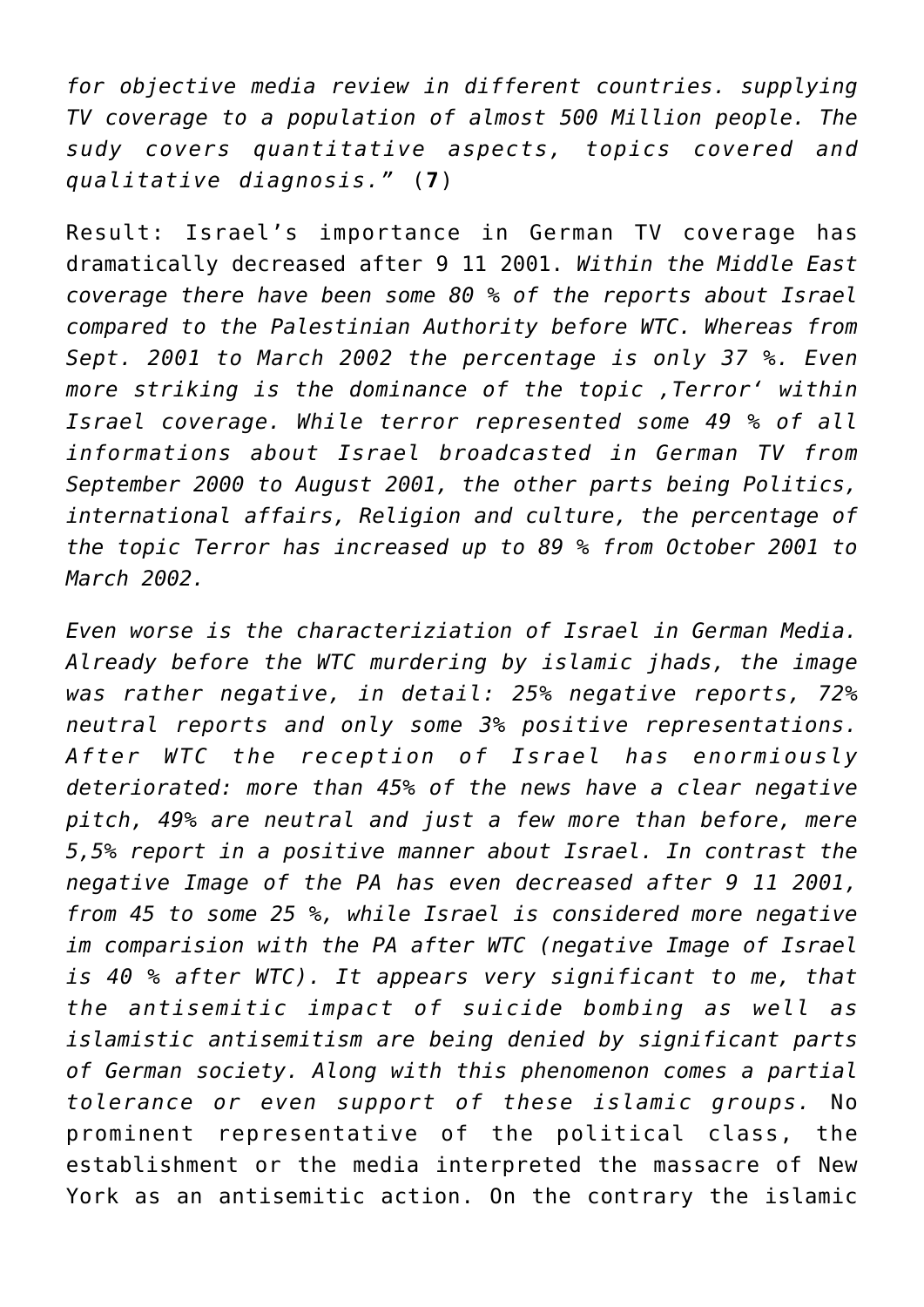Jihads are more likely soft-pedalled by describing them as avengers on imperialistic USA and israelian aggression against the Palestinians. The remark of the former Federal Minister of Justice, Herta Däubler-Gmelin (SPD), comparing Bush's policy wiht Hitler's, seconds the popular TV anchorman of the Tagesthemen, Ulrich Wickert who supposed that Bush and Bin Laden have the same way of thinking. The german refusal of any substantial critique of Irak, along with the increasing economic relations to this antisemitic state (**[8](http://hagalil.com/antisemitismus/deutschland/heni.htm#%288%29)**), is the youngest chapter in this anti-american and also antiisraelian, german-arabic friendship.

## **3) Empirical examples contextualized with part one and two**

Let me characterize two main ropes:

- 1) indifference and the refusal to fight ani-Zionism
- 2) the affirmation of anti-Zionism.

Both are numerous and handled in the political culture of interpretation in Germany.

*1a) The Professor of Political Science Wolfgang Dressen (Fachhochschule Duesseldorf) initiated an exposition dealing with a middle age topos at first sight, but in fact with the aim of reinstalling german-arabic friendship including the jewish community. It is no accident that he set a link to an extremist islmamic homepage on the internet. The press supported his claim for a "variety of opinion" and refused to tell the public sphere anything substantial about this anti-Israeli homepage of muslim-markt. To give you an impression about this islamic group: they propose to all moslems in Germany not to buy any product of Israel, to refuse Israel a right of existence and so on.*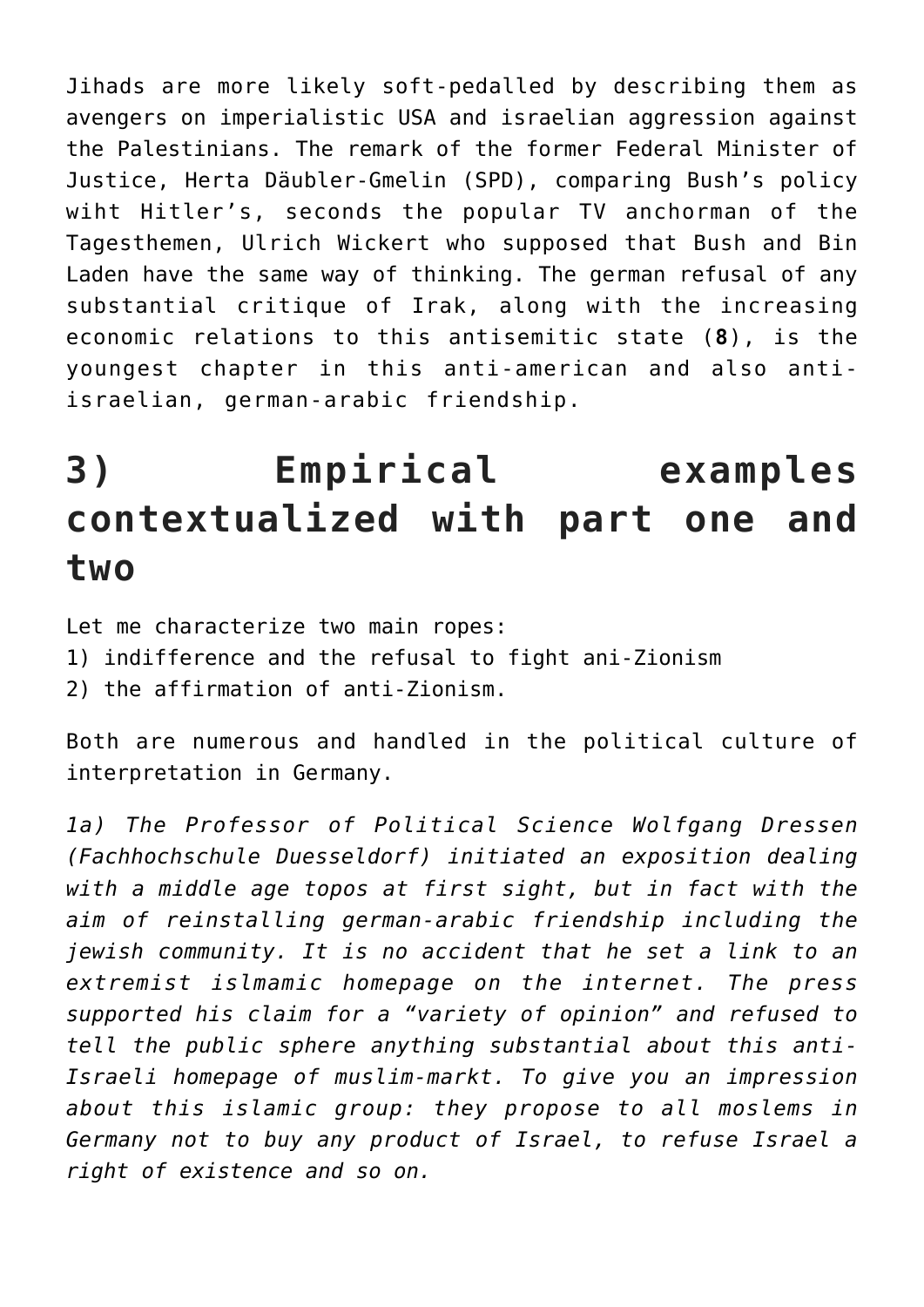The following passage I mentioned during the discussion about my lecture, especially focusing the 'anti-racist' thinking of a SPD-left wingers: *In the state of Bremen, the Prime Minster of the smallest state in Germany's north-west, Henning Scherf, gave an interview to a journal of the largest and extremist Islamic group in Germany, the Turkish organisation Milli Görüs, and supports their activities in his territory. While ignoring that at the mosques books like that of the French Holocaust-denier Roger Garaudy are offered for sale, Scherf prefers the dialogue. The protestant church as well maintains contacts with these extremist Islamic groups.*

1b) The step from here to the German government is not far. Federal Minister of foreign Affairs Joschka Fischer himself invited the President of Syria, Assad (the son). Despite protests of the Central Council of Jews in Germany ("Zentralrat der Juden in Deutschland") and small groups against antisemitism and anti-Zionism Fischer talked with Assad in a friendly manner. Neither did Fischer demand the delivery of the Nazi mass murder Anton Brunner, whom several Jewish and non-Jewish organizations assume living in harmony in Syria for several decades now, nor did he or Federal Chancellor Schröder substantially criticize the antisemitism of Syria's Minister of Defence, who told the Arabic world on TV:

"If I see a Jew, I would kill him. If every Arab kills one Jew, the Problem is solved".

Except for Fischer's hint to Assad, to somehow change his rhetoric, you could not hear a real critism of this very aggressive antisemitism. What does it mean: Change your rhetoric, if you speek about a person like Syria's Minister of Defence, who calls up to kill a Jew ? After this state visit, it cannot be regarded an accident that Fischer or Schröder did not react at all the day Möllemann held Sharon and Friedman responsible for rising anti-Israelian and antisemitic feelings all round the world respectively Germany, because of their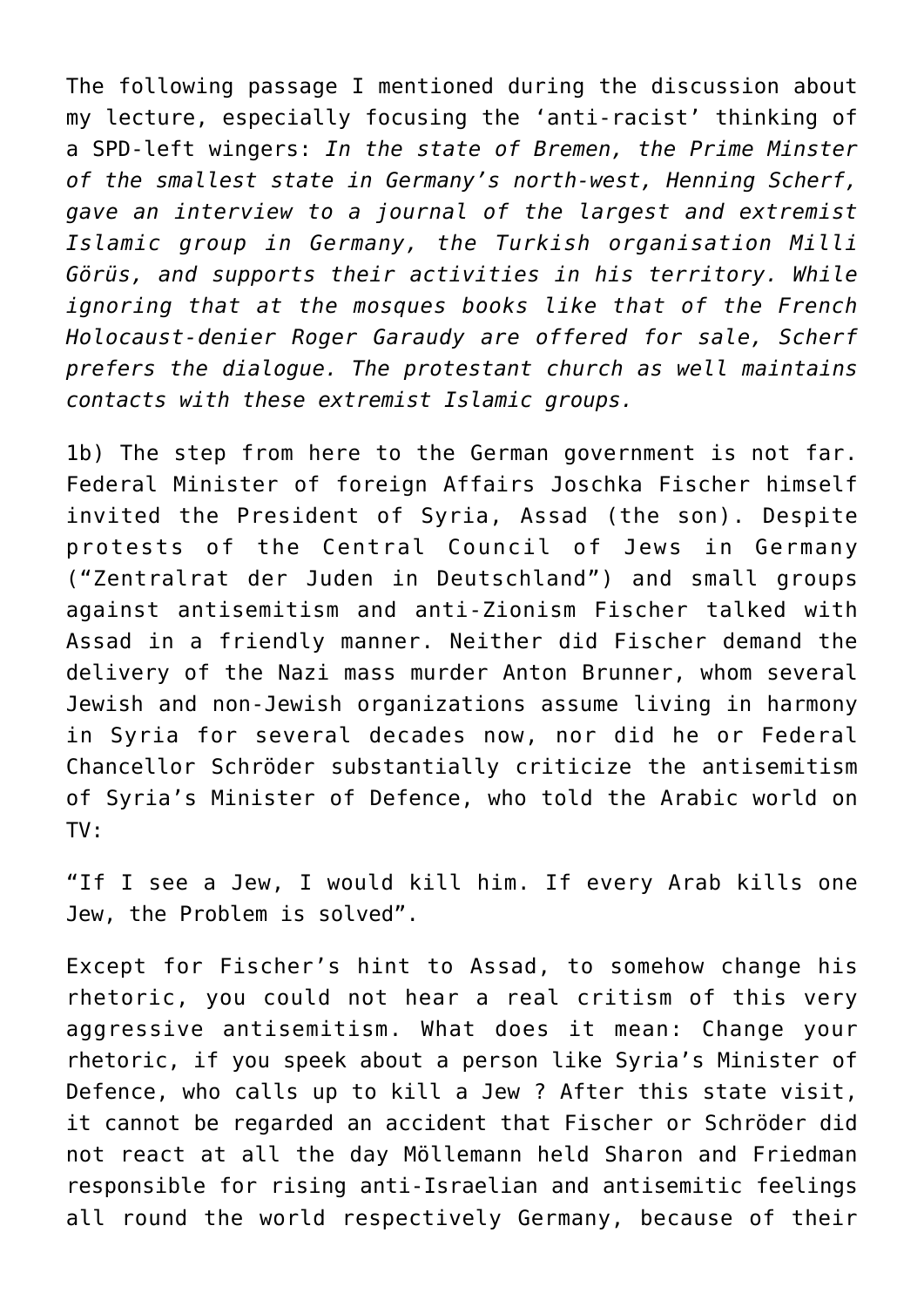behavior as Jews (!!!).

At that point I would like to return to my scientific concept of political culture. Political culture of interpretation is full of anti-zionist activities and the political class refuses to fight them – more often they affirm these anti-Jewish positions in which twisted way ever. Thus it has become a part of the political social culture not to fight Islamic groups and their anti-Jewish impact. Only a few organizations have been forbidden after WTC. And of course it is not just a question to prohibit such groups or organizations. It's also a question of how to reflect antisemitic and anti-zionist activities.

2) Affirmation of Islamic Jihad in Germany

The most mass-effective manifestation of actual anti-Zionism showed up in spring 2002 with numerous demonstrations all over Germany for a free Palestine. Israel was accused of killing children, there were posters with a Hamburger where the meat inside was a Palestinian inscribed "made in Israel" . Or posters with "the Israeli massacre of Jenin" were held up. The truth is not important for people with such strong resentments.

Several ten thousand people from left organizations like the PDS ("Party of Democratic Socialism") (who called the WTC attacks "something like this comes from this") and the Greens, autonomous groups and of course Arabic, Islamic groups including Hizbollah, Hamas, PLO with their flags and many other groups or organizations like, for example, the Hizb ut-Tahrir. *This group scanned "Jews are monkeys" in Arabic, anyway some hundred meters behind the Member of Federal Parliament Christian Ströbele walked with his friends. Same time, same place, same anti-Jewish impact.*

Here you can see what I wanted to explain at the beginning: the specific German need to project guilt on to Israel and the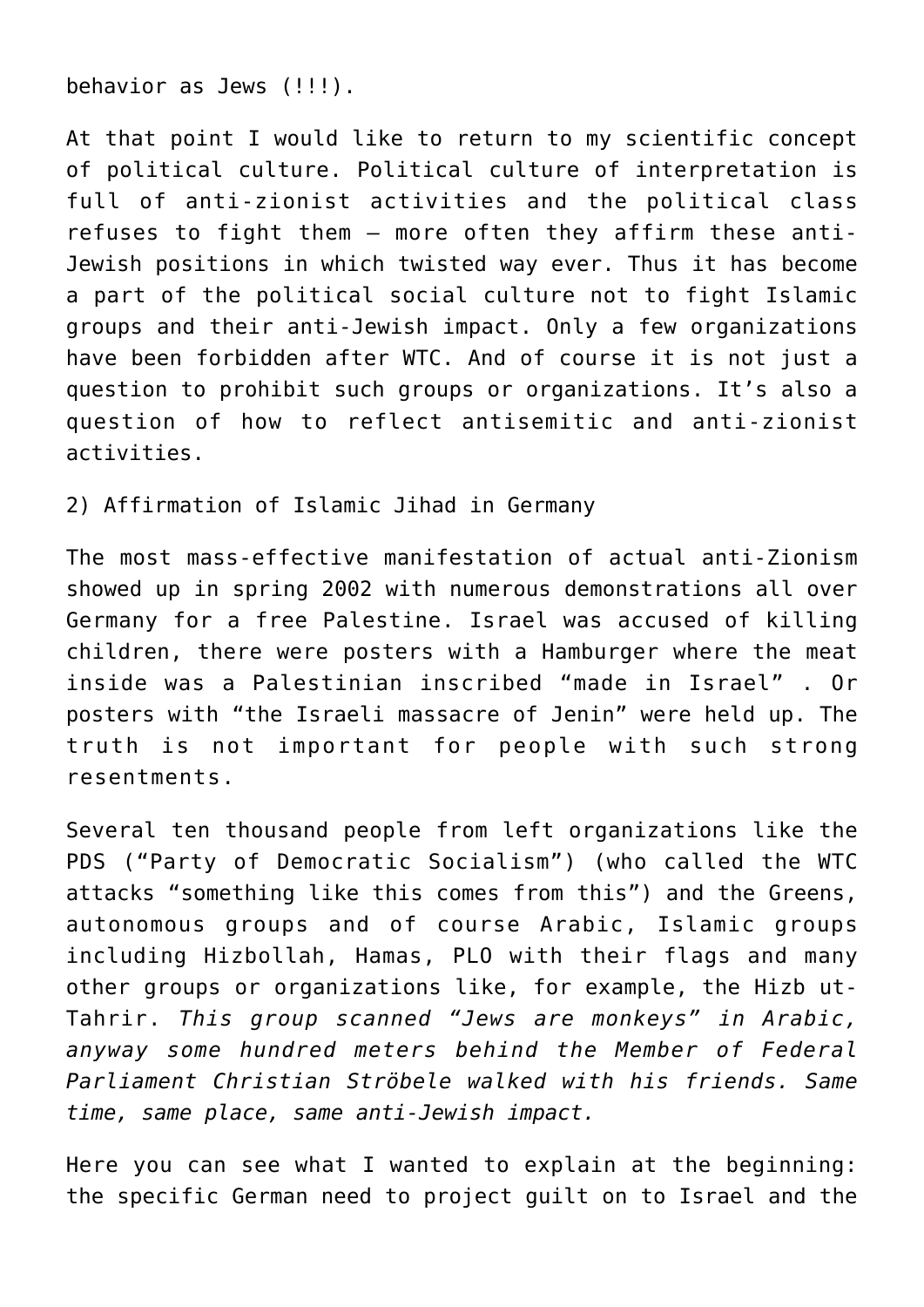Jews. The danger for Israel lies in the large variety and discoursive practice of this "new anti-Israelianism" (**[9](http://hagalil.com/antisemitismus/deutschland/heni.htm#%289%29)**). The conference in Durban in summer 2001 was a sign to the world: listen, Israel is a racist state, Zionism means hate. *(Did the Jews learn anything from Auschwitz?) These anti-Zionist Internationals* (**[10](http://hagalil.com/antisemitismus/deutschland/heni.htm#%2810%29)**) *suggest that the jews didn't learn anything since Auschwitz*.

After the WTC attacks the danger for Israel has even increased, because the Jihadists could see that European demonstrations do not call up to fight Jihad but the USA and Israel instead, the same targets of Jihad. In addition the Palestinians could see that suicide bombing gives the PA a better position in the European Community and destabilizes Israel, psychologically, politically, economically, and socially. *The already mentioned muslim-markt is a strong anti-Israeli-group and is surely just one example of few.* Not to forget that it was no accident that the Al-Qaida members Mohammed Atta and his friends had good circumstances to prepare the massacre in New York while living and studying in Hamburg and visiting several mosques in this city for many years.

*To come to an end* let me please give you a final example which shows you the convergence of left, right and the center in Germany. Since several months left groups are collecting signatures for a resolution pleading for a stop to deliver military equipment and weapons to Israel. Besides this they call for a stop of import of israel goods. At the same time, last week, President of State Katsav visited Germany and the Nazi party NPD proclaimed to a demonstration with the slogan: "Solidarity with Palestine. No more weapons for Israel".

You might be astonished here but the reality in Germany lies in this Nazi-slogan. Although left wingers opposed this demonstration most of them didn't realize that they are fighting for the same aim: "Free Palestine. No more weapons for Israel." To complete this dramatic converge of left, right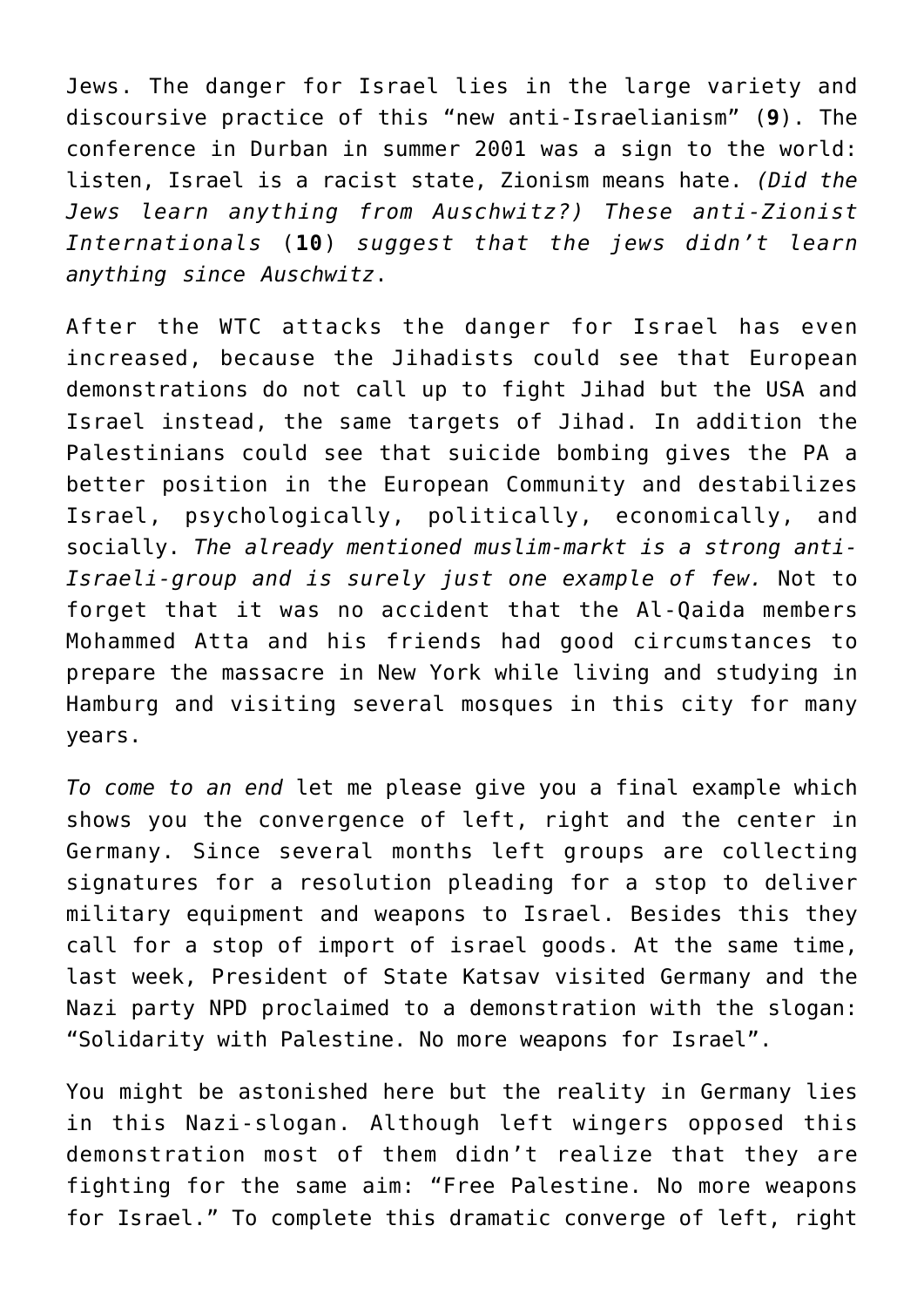and now the center, some days before the NPD Peter Struck, Federal Minister of Defence told us, that Germany will not send the demanded transport tanks called . Fuchs' to Israel. The Greens did also refuse such an export at a party convent the same week-end. None of them was willing to talk about Hamas or Hizbollah, about antisemitic speeches of Presidents of State of Syria for example.

This new anti-zionist view of world has arisen since 2000 on a well-grounded fundament by leftist since 1967. They are talking about human rights, they never talk about the human duty to fight anti-Zionism and antisemitism.

*Not just at night in a dream, but in everyday politics Federal Chancellor Schröder wants to install German UN-Soldiers at the Golan for example, in order to tell the Jews in Israel how to care about human rights. He and his Vice-Chancellor Fischer are convinced that they can tell Israel the truth about Auschwitz. They also know much better to talk friendly to Hizbollah, Hamas or Arafat himself in order to bring peace on earth, they believe.*

I myself, according to the Philosopher Adorno, I am convinced you cannot debate pro- and contra suicide bombing with madmen. *Considering the personality structure of such persons "le sort en est jeté- rien ne vas plus".*(**[11](http://hagalil.com/antisemitismus/deutschland/heni.htm#%2811%29)**) To prevent such antisemitism Woody Allens bat is not enough.

The children and grandchildren of Germany's willing executioners have become willing refusers to fight antisemitism and anti-Zionism; they are oscillating between indifference towards and affirmation of Islamic or Arabic antisemitism/anti-Zionism.

In Germany a predilection for dead Jews is maintained. There is a bad tune to support living Jews in fighting antisemitism and anti-Zionism today.

Thank you very much for your patience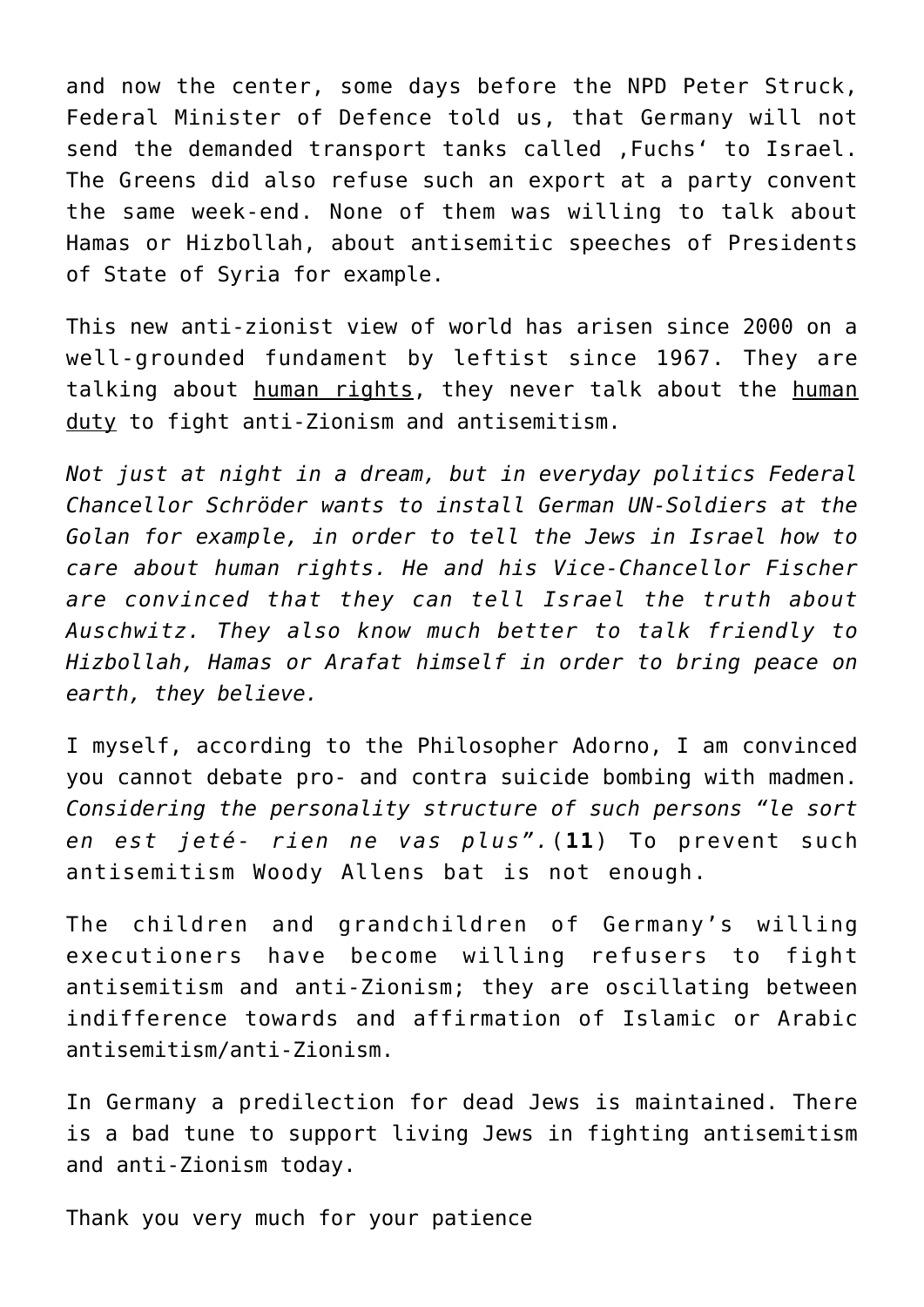*Notes:*

(1) Karl Rohe (1987): Politische Kultur und der kulturelle Aspekt von politischer Wirklichkeit, in: Berg-Schlosser, Dirk/Schissler, Jakob (Hg.), Politische Kultur in Deutschland. Bilanz und Perspektiven der Forschung, Politische Vierteljahresschrift, Sonderheft 18, S. 39-48, p. 42. (2) Vgl. Lars Rensmann (1998): Kritische Theorie über den Antisemitismus. Studien zu Struktur, Erklärungspotential und Aktualität, Berlin-Hamburg, Argument, (Edition Philosophie und Sozialwissenschaften 42), p. 231f.

(3) Frankfurter Allgemeine Zeitung (FAZ). tageszeitung (taz), Frankfurter Rundschau (FR), Süddeutsche Zeitung (SZ).

(4) Duisburger Institut für Sprach- und Sozialforschung: Die Nahost-Berichterstattung zur Zweiten Intifada in deutschen Printmedien unter besonderer Berücksichtigung des Israel-Bildes. Analyse diskursiver Ereignisse im Zeitraum von September 2000 bis August 2001, Duisburg 2002.

(5) Forschungsbereich Öffentlichkeit und Gesellschaft – fög, Universität Zürich: ISRAELI UND PALÄSTINENSER IM SPIEGEL DER MEDIEN ANALYSE DER NAHOST-BERICHTERSTATTUNG IM ZEITRAUM ENDE SEPTEMBER BIS NOVEMBER 2000 fög, CH-8008 Zürich, 5. Januar 2001

(6) Vgl. Roland Schatz (Medien-Tenor, Bonn), translated and edited by Prof Eli Pollak (israel media-watch) "The Image of Israel and the Palestinian Authority in the International Media", Bonn 2002 (see a german version: Roland Schatz: Der Blick auf Israel und Palästina, in: Tribüne. Zeitschrift zum Verständnis des Judentums, 41. Jg., Heft 162, 2. Quartal 2002, p. 93-113).

(7) See Schatz 2002.

(8) Klaus Thörner: Die Saddam AG. Trotz des Uno-Embargos vertieft die deutsche Industrie die wirtschaftlichen Beziehungen zum Irak, in: jungle world, Nr. 51, 11.12.2002. (9) Günther Jacob (2002): Israel ist unser Unglück: Anti-Israelismus nach dem 11.September, in Konkret 8/2002 and **[www.hagalil.com](http://www.klick-nach-rechts.de/gegen-rechts/2002/09/anti-israelismus.htm)**.